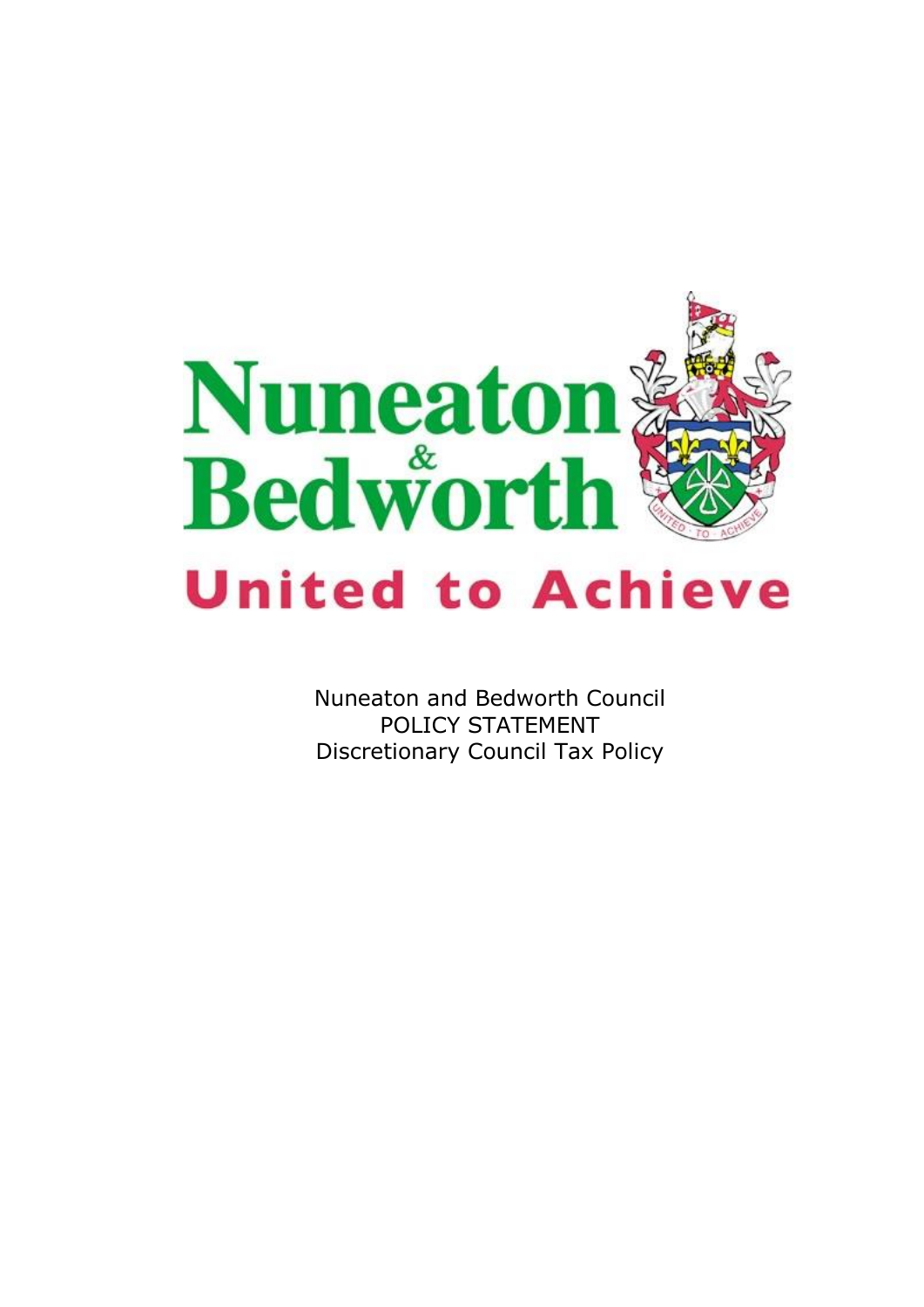# Discretionary Council Tax Policy

Under Section 13A Section 1 C of the Local Government Finance Act 1992, Local Authorities may consider awarding a discretionary council tax discount to those residents suffering from financial hardship. Each case will be decided on its individual merits, but must meet some or all of the following criteria for a case to be considered for this relief.

- There must be evidence of financial hardship or how an individual has been adversely affected to justify a reduction to Council Tax liability.
- The council taxpayer must satisfy the Council that they have taken all reasonable steps to mitigate their hardship such as:
	- a) Applied for and been awarded any other eligible discounts or reliefs
	- b) Taken all reasonable steps to avoid a request being made (i.e.) must not have been personally negligent in contributing to their request.
	- c) Investigated all other legitimate means of resolving your situation.
- The Council Taxpayer must not have access to other assets that could reasonably be used to pay Council Tax Liability if based on financial hardship
- The Council's financial position allow for a reduction to be approved.
- The amount outstanding must not be the result of wilful refusal to pay or culpable neglect.
- In the case of an unoccupied property, it must not be the sole or main residence of a council tax payer.

## Application Process

Applications must be

- Made in writing by the council taxpayer or by someone authorised to act on their behalf and ;
- Supported by any reasonable evidence which the council requires in support of the application.
- Separate claims must be made in respect of different dwellings and/or council tax accounts.

## Decision Making

The Revenues Manager will make the initial determination of any application and gain approval of the Revenues & Benefits Manager of the decision before informing the Council Taxpayer.

Any award granted will cease at the end of the relevant financial year and a re-application will be required for consideration of an on-going discount.

## Notification of Decision